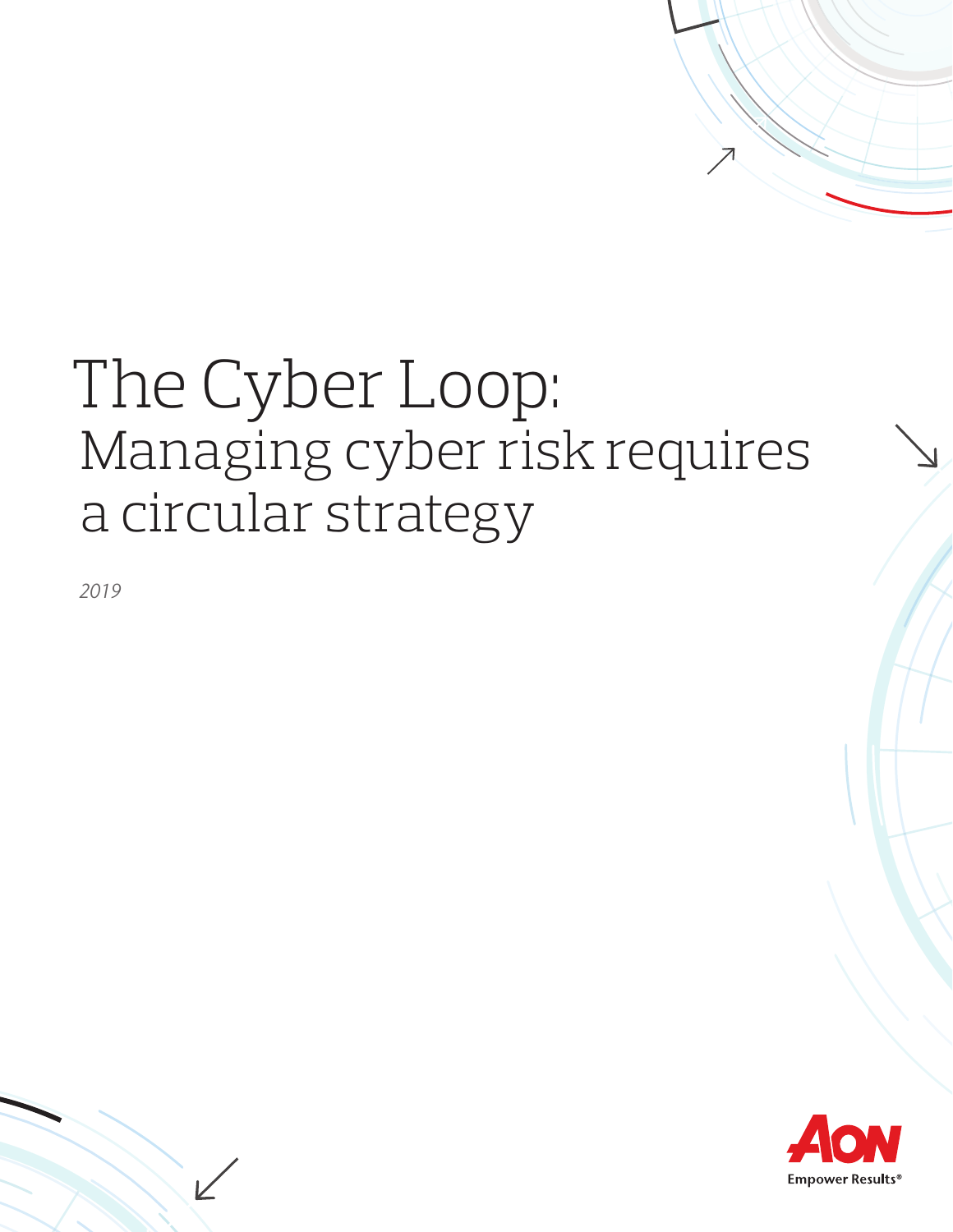## Table of Contents

| There Is Nothing Linear About Cyber Security. 1                  |
|------------------------------------------------------------------|
|                                                                  |
| <b>The Four Entry Points</b>                                     |
|                                                                  |
|                                                                  |
|                                                                  |
|                                                                  |
| Realizing the Full Potential of the Cyber Loop: Case Studies 7,8 |
|                                                                  |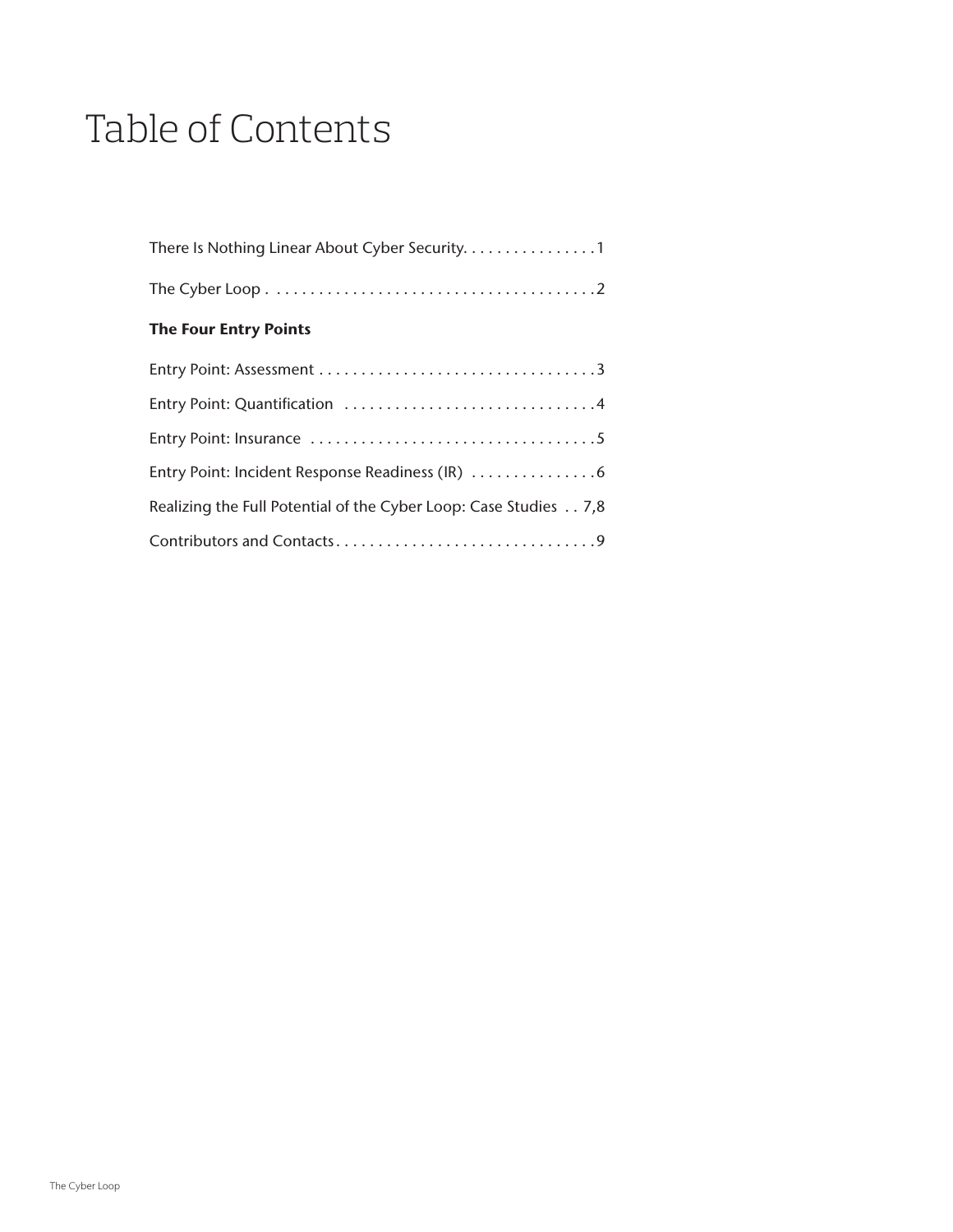## <span id="page-2-0"></span>There Is Nothing Linear About Cyber Security

The pressure to achieve cyber risk resilience is real. Conversations concerning resilience abound in business circles and the need to achieve a secure state is warranted when one considers that

### by 2021, cyber events are expected to annually cost \$6 TRILLION'.

Companies are digitizing most of their processes; employees often operate remotely; more than 80% of U.S. companies support bring-yourown-device (BYOD) policies<sup>ii</sup>; and regulation is becoming ever-more complex. Cyber as a risk is felt far beyond IT and the CISO's office.

In response, the market is overflowing with technologies designed to secure organizations and operational checklists to guide companies through the landscape of resilience and remediation. But security is not achieved solely through technology, governance or compliance. Achieving resilience demands consideration of many elements and simply keeping up and staying informed about the evolving cyber risk terrain is daunting. In our 2019 Cyber Security [Risk Report](https://aon.io/2019TopCyberRisks), we frame our findings with the observation that the greatest challenge organizations face is simply keeping up and staying informed about the evolving cyber risk landscape. Why? Because there isn't necessarily one universal or straight-line approach to cyber security.

Each organization is unique and is at a different place in its digital journey. Thus, each organization will enter the cyber security race at a distinct point. Perhaps a significant breach demands partnering with an incident response team. Or the board calls for a strategic assessment of vulnerabilities. Successfully managing cyber risk demands that organizations persevere and embrace the dynamism of the threat. It requires an understanding of security as an iterative process. Organizations are tasked with constantly assessing and seeking actionable data about the emerging threats on the horizon. In particular, top-level management needs to understand processes around assets and vulnerabilities, balance sheet exposure, and the ability to transfer risk. Most importantly, companies must rapidly respond when an attack occurs.

**Supply** Chain **Disruption** 

V

Ō

Business Interruption

 $\rightarrow$   $\rightarrow$ 

Liability | | | | Regulation

Reputational Risk

Evolving

**Breach** Expenses

Product Risk  $(\mathsf{e.g.}, \mathsf{IoT})$ 

**Technology Infrastructure** 

*Aon 2019 Cyber Considerations*

 $\zeta$  ,  $\zeta$  ,  $\zeta$  ,  $\zeta$ 

It's impossible to completely eradicate cyber risk or the potential consequential damage to reputation resulting from a cyber incident. The risk is pervasive. But resilience is possible for organizations that contemplate a circular approach, which we term the Cyber Loop.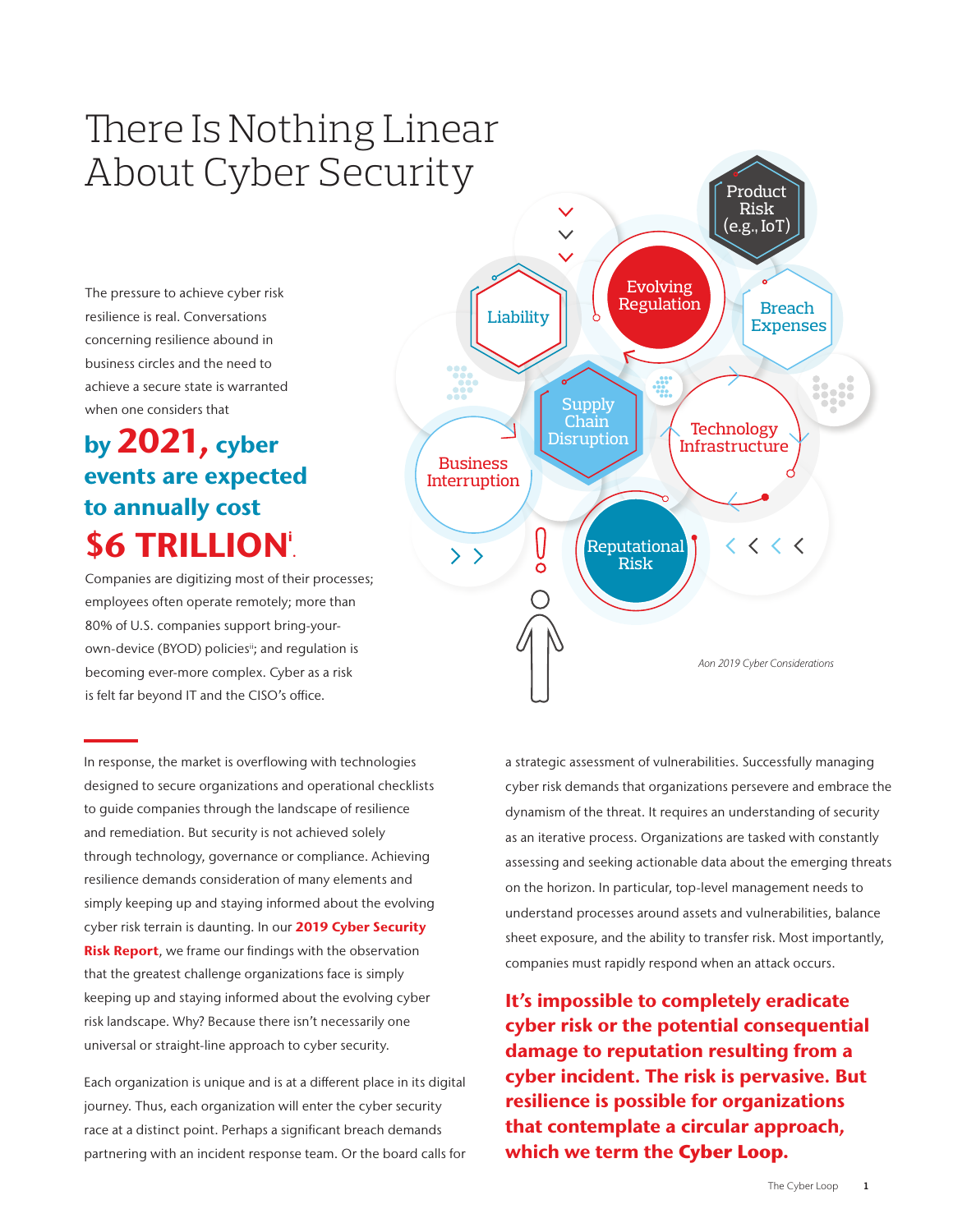## <span id="page-3-0"></span>The Cyber Loop



The Cyber Loop acknowledges that each organization will start its cyber security journey from ONE of FOUR entry points: Assessment, quantification, insurance or incident response readiness (IR). Once in the Cyber Loop, the organization becomes an active participant in managing risk and an active participant in a greater cyber security ecosystem, engaged in continuous review, improvement and investment in cyber risk management.

As data is collected – assessment results, quantification studies, insurance limits, peer benchmarking, claims, threat intelligence and experience garnered from actual incident response – the Cyber Loop brings everything together into one data ecosystem. With each revolution around the Loop, more data is extracted and then re-invested back into the Loop. The result is a fresh and large pool of data related to cyber risk that can be systematically accessed to inform and improve an organization's resilience. As a company circles the Cyber Loop, it strengthens its ability to rapidly detect, respond to and recover from a cyber attack. The ability to make informed decisions gets sharper and efficiencies are created. Resilience is improved.

This approach aligns with the OODA loop, or the cycle Observe–Orient–Decide–Act, developed by the U.S. military to teach soldiers how to make decisions when there's no time to gather all the data—when agility is essential. For a company that is participating in the Cyber Loop, thinking that is fast and informed by data and experience can be engaged when – or hopefully before – a cyber event hits.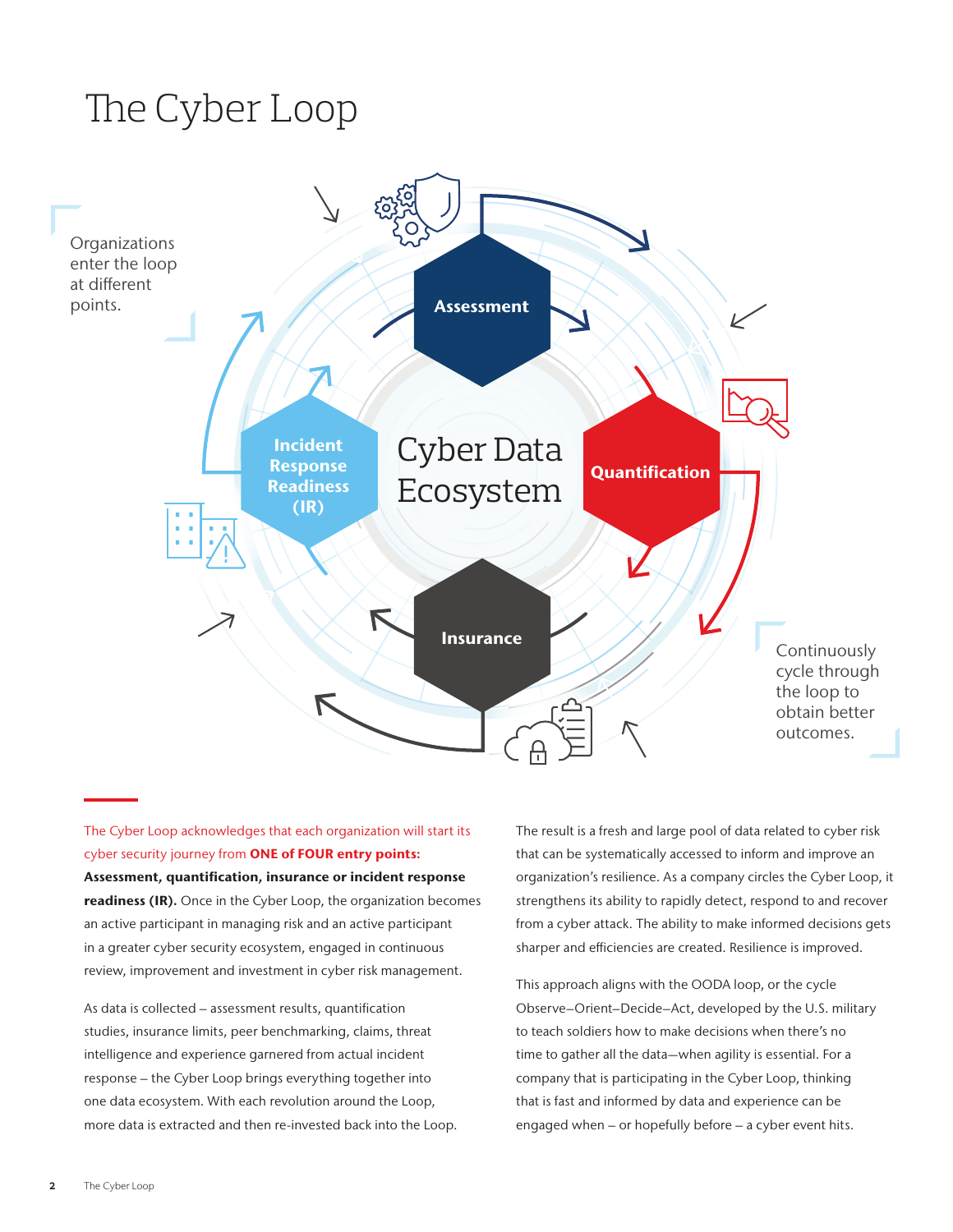### <span id="page-4-0"></span>Entry Point: **Assessment**

Cyber security cannot be an afterthought in any business environment. An organization that undertakes an assessment project is ready to seek the answers to some very hard questions:

- What are the most important assets we need to protect and the most likely threats we're going to face?
- What is the state of our security and controls?
- How do our people currently use our technology and data?
- How well do our people understand and comply with existing policies and procedures?
- How do we balance business needs with cyber risks?
- Can we demonstrate to shareholders, regulators and legal bodies that we exercised due diligence in securing our cyber resilience posture?
- How well are we communicating across the organization regarding cyber risk, mitigation activities and incident occurrence and response?
- Where should our budget be spent?

During an assessment, large amounts of data and insight are collected and analyzed within the ecosystem of the Cyber Loop. Critical assets, systems and operations are identified. Policies and procedures are evaluated. User behavior is confirmed. Vulnerabilities are diagnosed and prioritized, cyber security controls are benchmarked against specific threats and governance and response readiness are assessed. Through an assessment, remediation is essentially verified. Armed with this insight, leaders can make sound decisions and strategically manage the organization's cyber risk through a combination of **four paths:** *Avoid the risk, mitigate the risk, accept the risk or transfer the risk.* 

Choose to not take the action that introduces the risk.

Assess the risk, and choose to accept the risk as is, if mitigation reduces the business benefit the organization set out to achieve.

![](_page_4_Picture_17.jpeg)

Assess and test the risk, and put compensating controls, technologies, processes and governance in place to reduce exposure, while working to minimize impact on the business growth strategy.

![](_page_4_Picture_19.jpeg)

Seek cyber insurance policies to move the risk off the balance sheet.

![](_page_4_Figure_21.jpeg)

The results of an assessment allow for strategic decisions to be made in the context of an organization's culture and risk tolerance. Security programs may be aligned with threats and corporate priorities. The organization's risk appetite is better understood. The risk manager, who has overall accountability for risk transfer, is asked to align with information technology, security, the C-suite, board, audit committee, legal and human resource teams. This new collaboration delivers a true enterprise approach to making decisions and maximizing cyber resilience. It clears confusion by drawing a roadmap that the executive team and board can understand.

#### The resulting strategic roadmap will be unique to the

organization. It may include threat intelligence and analysis, vulnerability and insider threat management, network and application security, cloud security, regular testing and verification activity, training, outsourcing, policy and procedure revision/creation, or third-party risk management. At this point, companies may choose to act immediately, for example acting on a recommendation in response to a cyber risk finding resulting from an assessment. The company should verify the remediation did occur and that it was successful. Or, the company might circle to another section of the Cyber Loop. For example, conduct further quantification measures to put a dollar figure to critical risks or embark upon incident response planning to help reach the point of breach response readiness. Regardless of the action chosen to take post-assessment, new data is now part of the Cyber Loop ecosystem and the company's state of cyber resilience and preparedness is enhanced.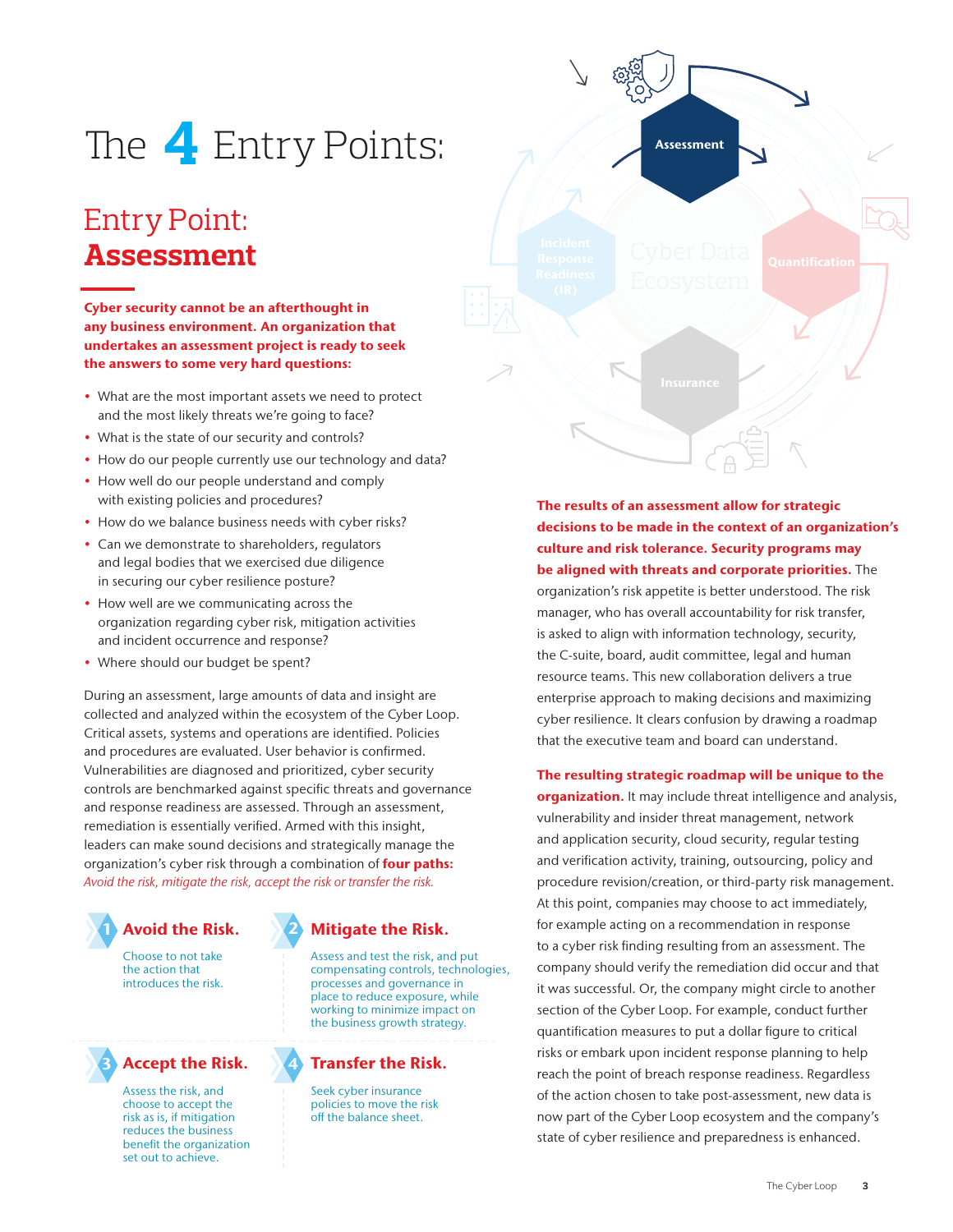### <span id="page-5-0"></span>Entry Point: **Quantification**

The economic losses from cyber crime – including but not limited to data breaches, network intrusions, cyber business interruptions and recent ransomware losses – now total in the billions.<sup>iii</sup> If something goes wrong and an organization suffers a cyber event, it may lead to significant operational, financial and reputational impact. However, many leadership teams do not know the type or materiality of these potential losses. Lacking the data and tools to better anticipate these losses, top managers who want to safeguard the balance sheet are making cyber risk investment decisions in the dark.

The process for evaluating appropriate property and business interruption insurance limits is well established, utilizing standard risk techniques that employ decades of claims data. However, the application of similarly sophisticated risk modelling for cyber risk has not widely enjoyed this technical approach. Companies have struggled to evaluate the value of stand-alone cyber insurance without an accurate measure of the financial exposure associated with the cyber threat or the likelihood of risk occurrence. As a result, companies have opted for use of insurance limit peer benchmarking and management intuition to determine the appropriate cyber insurance limits and coverage.

Quantification of cyber risk is critical. It uses financial modeling to help companies make smart, data-driven choices on cyber security risk management with the goal of helping safeguard the balance sheet and optimizing total cost of risk.

In a quantification study, tailored scenarios are built to understand the commercial impact of a cyber incident. This involves locating business-critical technology assets throughout the business value chain, including key suppliers and IT vendors.

Financial models using proprietary and leading data analytics are built for all identified cyber risk scenarios, effectively translating these scenarios into financial statement impact. Finally, a quantification study will stress test a company's insurance strategy and security investment roadmap.

**Quantification** 

Next, an insurability analysis may determine risks that are potentially insurable, and those that are uninsurable and retained. Through this analysis, companies can measure the effectiveness of current risk management and insurance arrangements in terms of total cost of risk, as well as improve decision-making on effective uses of budget dollars to enhance cyber resilience.

By quantifying cyber risk, balance sheet impact is more clearly defined and companies can more deliberately invest in information security, business continuity programs, risk transfer strategies and cyber insurance. Should a cyber incident occur, having a quantifiable model demonstrates to key regulators and stakeholders that a thoughtful approach was undertaken and reasonable efforts were made to protect stakeholders: financial, customers, community and suppliers. Modelling is best incorporated into an ongoing and iterative enterprise cyber security strategy and adds significant value when the impact analysis informs other activities within the Cyber Loop.

**Scenario Financial Stress** 。<br>ソー × እ  $\overline{\mathsf{x}}$ **Analysis Modeling Testing**

Identify + Analyze Scenarios Data Analysis + Loss Quantification

Risk Management Optimization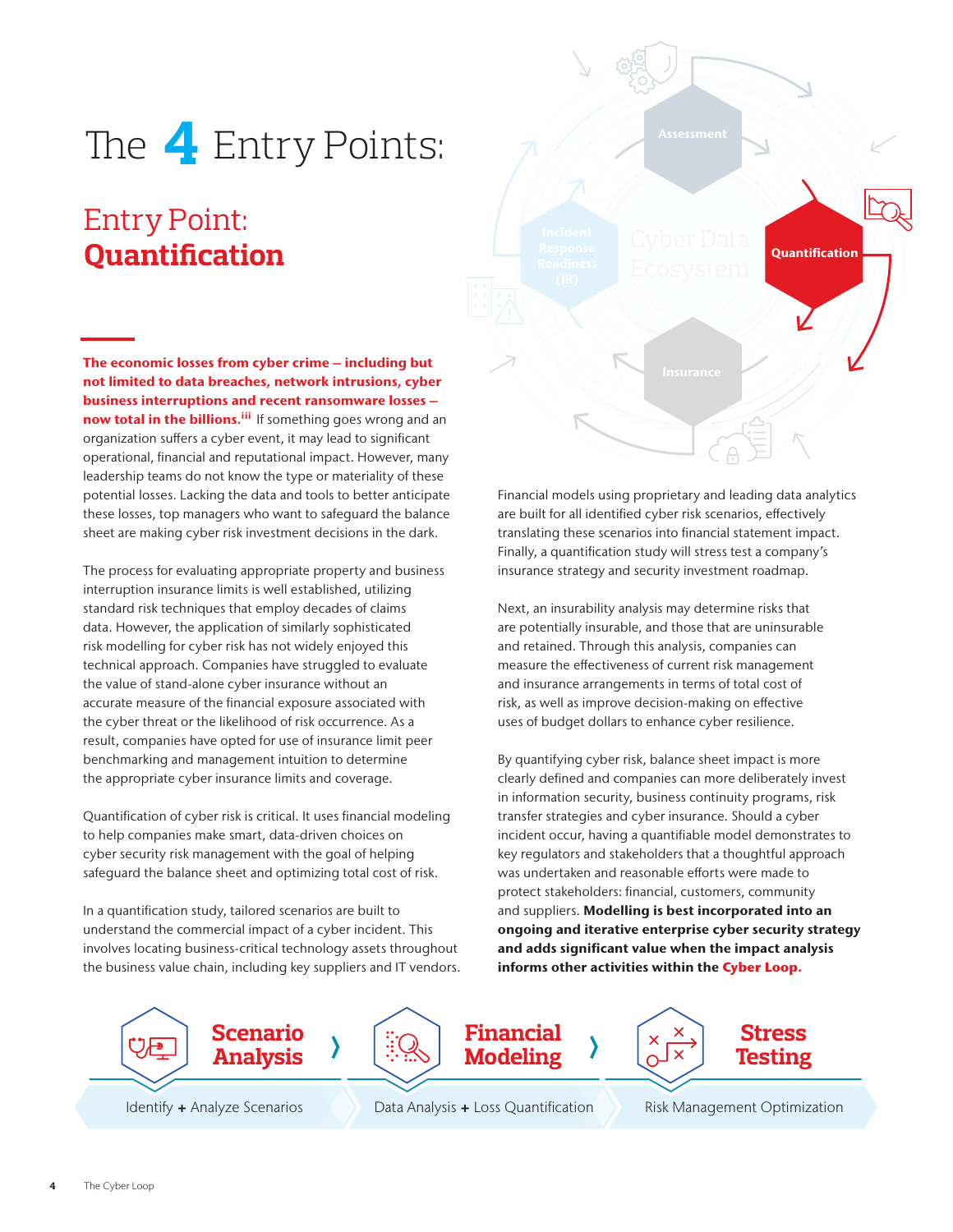### <span id="page-6-0"></span>Entry Point: **Insurance**

Cyber risk goes well beyond a data breach. A significant incident can result in business interruption, impact to the supply chain and even physical injury. The climate is becoming increasingly regulated and punitive yet cyber risk is still underappreciated as an insurable risk.

While business disruption causes more than double the impact to information assets **than to property, plant and equipment (PP&E), companies insure PP&E to a greater degree** (60%) **than information assets** (16%)**, and**  only 28% of companies surveyed by the Ponemon Institute in **2019 purchase cyber insurance.iv**

Managing cyber as an enterprise risk necessitates that a company asks: Does our organization have an effective strategy, reflective of exposures, including third-party exposures, to mitigate potential financial losses? This requires disparate stakeholders to connect; to address the risk in unison, including but certainly not limited to the CIO, CISO, head of disaster recovery, general counsel, treasurer, risk manager and human resources manager. If approached from this holistic,

![](_page_6_Picture_5.jpeg)

Insurance

enterprise view, the cyber insurance and risk transfer process can serve as the bowtie to pull key stakeholders together. Increasingly, cyber insurance is being required by contract and is demonstrative to clients and vendors that a company has contemplated multiple aspects of cyber risk across the enterprise and has invested in balance sheet protection. As coverage continues to evolve, it is becoming more valuable for companies. According to Aon data, over 75 insurers provide over \$1B in cyber insurance capacity across North America, London, Europe, Bermuda and Asia. This growing number of insurers has helped develop appetites for large, complex risks.

Once engaged in this phase of cyber resilience preparation, companies will find more than one way to transfer and manage quantified cyber risk. Perhaps it does make sense to transfer a portion to the cyber insurance market, but maybe an alternative risk retention, or self-insurance financing strategy, is warranted. The more data a company has acquired by revolving around the Cyber Loop, the more visibility it has to help make sound risk management decisions to help protect the organization against financial loss.

Global cyber insurance premiums expected to grow from **\$4B in 2018 to \$20B by 2025.v**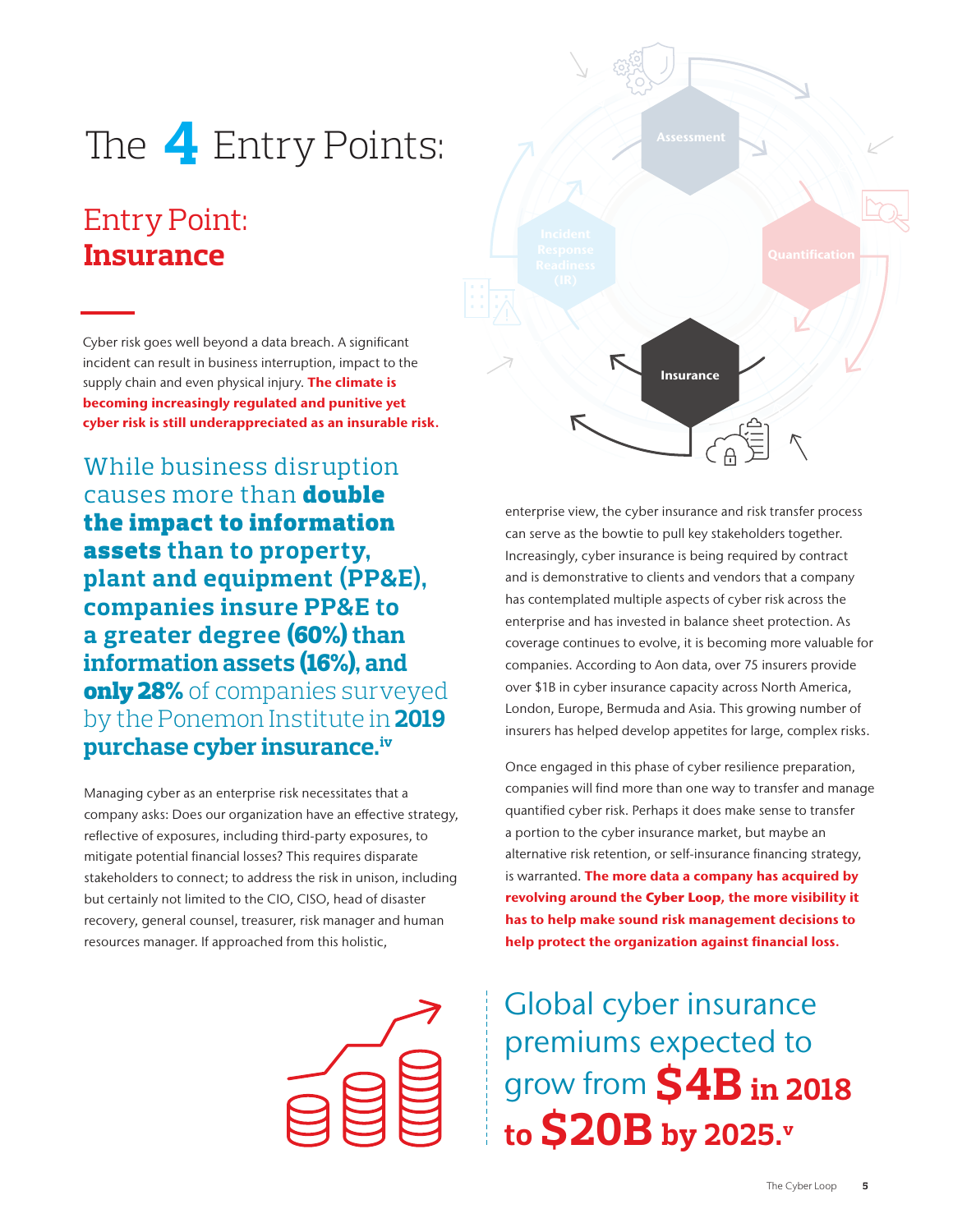### <span id="page-7-0"></span>Entry Point: **Incident Response Readiness (IR)**

![](_page_7_Picture_2.jpeg)

A company receives a call from the FBI saying that sensitive data is being leaked; a ransomware message flashes threatening business interruption, or shutdown, due to the inability to access critical data if demands are not met; or, maybe a credit card company sends notification that the company's point of service (POS) system is suspected for PCI compromise, serving as the source of an attack on card holders.

![](_page_7_Picture_4.jpeg)

Every minute of an undiscovered, unaddressed or uncontained breach costs your company in terms of reputation and **monetary**<br>damages.

Entering the Cyber Loop at incident response readiness (IR) can be proactive, for example developing a response plan and conducting tabletop exercises in preparation for a likely attack; or reactive, when faced with an urgent need to find, contain and mitigate an incident. For an organization that has been managing cyber risk with a circular strategy, significant

value is unlocked during incident response readiness. Those that have completed assessment work will be familiar with the environment from a network topography standpoint and will know the location and type of critical data. There will be an understanding of policy, procedure and people. Armed with this knowledge, responders can more quickly develop a picture of what is going on, and how to shut down the compromise. Once in the Cyber Loop, companies receive immediate access to realtime attack data and indicators of compromise (IOC), making it faster to trace an attacker's footprints and determine the nature of the attack or what information might have been impacted.

Incident response is also bolstered through preparation. Preparation can be the difference between a company that is ravaged by an attack, and one that finds it a disruption. A company with an interdisciplinary leadership team that has practiced response to common scenarios like trade secret theft, credit card data breach, healthcare data breach (PHI), personally identifiable information (PII) breach, wire fraud, business email compromise (BEC), ransomware incident, hacktivist attack and other foreseen attacks, is likely to make good decisions at the 11th hour and reduce the risk for the balance sheet and stakeholders.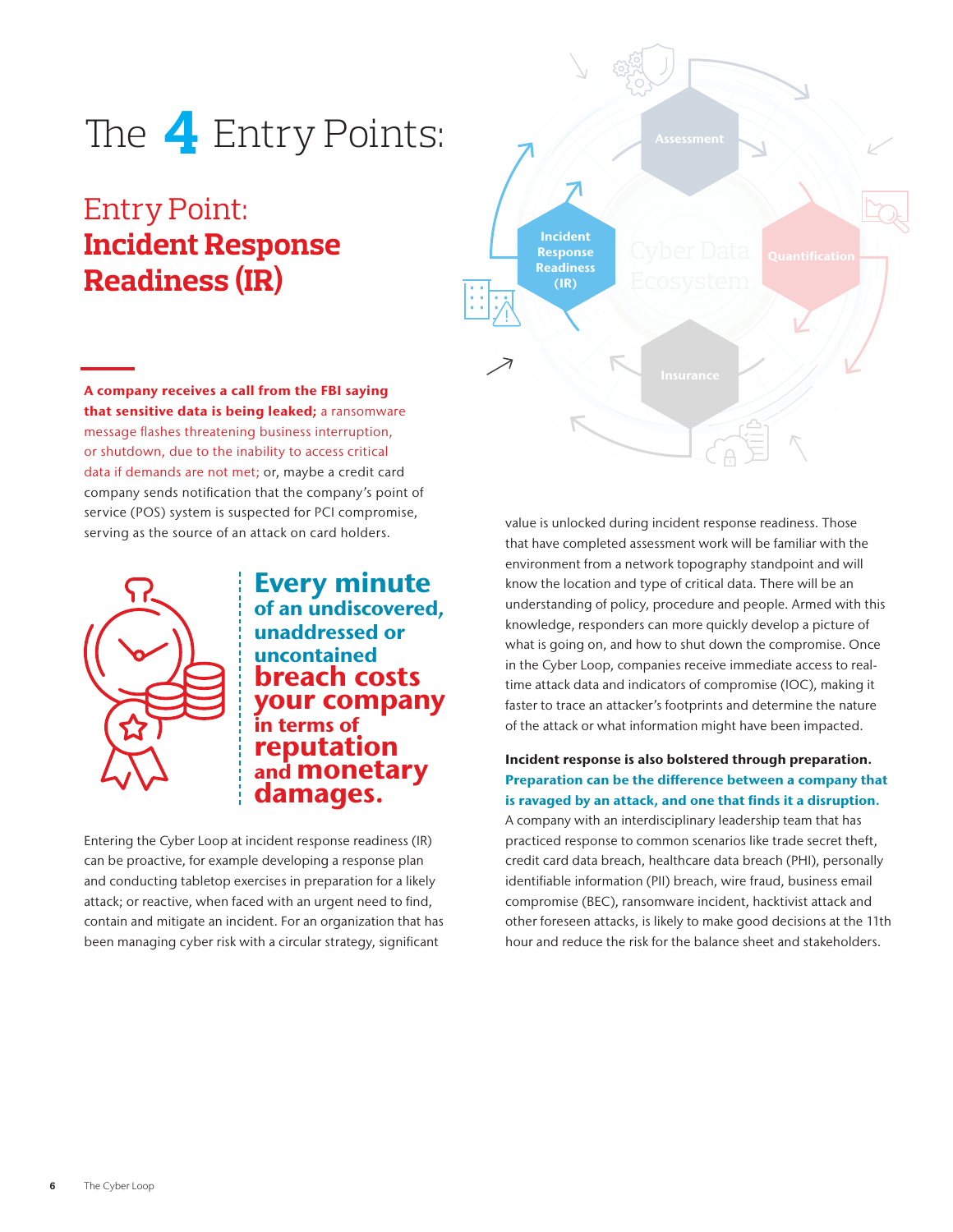## <span id="page-8-0"></span>Realizing the Full Potential of the Cyber Loop **Case Studies**

Every organization can strengthen its posture when cyber risk is managed with a circular and holistic strategy. Below are engagement examples that illustrate the value of operating within the Cyber Loop. Each company enters the Cyber Loop at a distinct point and each employs a circular strategy to achieve resilience.

#### THIS FINANCIAL INSTITUTION WANTED A FULL SUITE OF CYBER SECURITY RISK SERVICES

#### ENTRY POINT: Assessment and Quantification

A financial institution in Europe was interested in purchasing cyber insurance for the first time. However, this is not where they entered the Cyber Loop. Through the tender process, it became clear that the organization desired one consultant to help address cyber security risk issues on a holistic basis, including risk assessment, quantification, incident response and claims reporting. Our team started with an assessment and quantification study, developing customized loss scenarios to determine the potential financial loss the institution faced. Once complete, the organization was able to confidently select the limit of liability for their cyber insurance purchase. Additionally, they selected several proactive strategies to help improve their overall cyber security posture, as well as test their incident response plan, including penetration testing, red teaming and a table top exercise. Lastly, it was important to this financial institution that incident response was seamless, in terms of engaging with an incident response team that could also facilitate claims reporting to its cyber insurance carriers.

#### END RESULT: Overall improved cyber security posture via a full revolution of the Cyber Loop.

![](_page_8_Picture_6.jpeg)

#### THIS MUNICIPALITY SUFFERED AN IMMENSE MALWARE ATTACK

#### ENTRY POINT: Incident Response Readiness (IR)

A municipality suffered from an immense malware attack, resulting in more than 20 gigabytes of personal data being sent to an unknown site. Leadership had been contemplating a cyber insurance program before the attack but was still reviewing the added value when an attack occurred. Once the crisis was over and the breach was contained, we performed a cyber risk assessment to identify critical assets and vulnerabilities, and to help mitigate a future attack. We also conducted crisis management simulation training and tabletops to prepare the municipality for rapid, on-the-ground response. Now ready to gain more visibility and dig deeper, the municipality circled the Loop to quantification. We performed cyber impact analysis and financial modeling, providing leadership with the data required to confidently make decisions about what risks to maintain, mitigate or transfer. The circular approach then moved to insurance, where we helped to not only secure coverage but also advised on policy wording that reflected the municipality's cyber risk and was in step with their risk tolerance level.

#### End result: Empowered a security culture and helped improve resilience for this municipality.

![](_page_8_Figure_11.jpeg)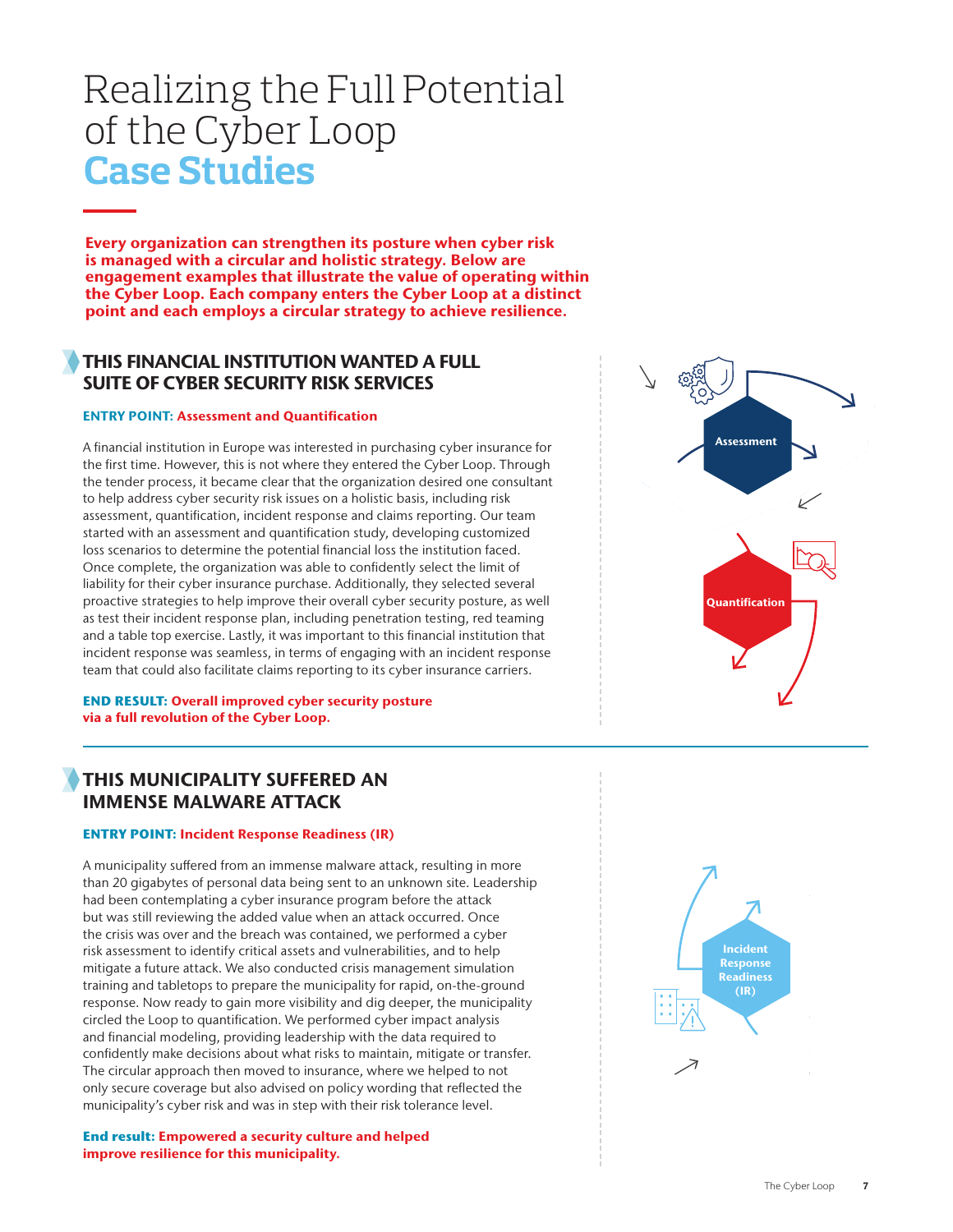## Realizing the Full Potential of the Cyber Loop (continued) **Case Studies**

#### THIS LIFE SCIENCES COMPANY SOUGHT OPTIMAL CYBER INSURANCE STRATEGY

#### ENTRY POINT: Insurance

Exposure to cyber risk weighed heavily on the minds of the security managers at a large pharmaceutical organization. Operating worldwide with a complex network topology, the organization found it difficult to centralize the information security control documentation that would be necessary to present the risk to the insurance market. Leadership was also unable to quantify their cyber exposures and did not have an appropriate indicator of the required level of coverage. Working with senior leaders in the security function (CISO), technology group and treasury, we recommended a top-down scenario analysis workshop to establish the priority risks facing mission-critical technology assets across the business. Scenarios were built out in great technical detail and involved analysis of internal data sets on critical system dependencies, network topography, data mapping exercises, internal tactical and operational threat intelligence and post-activity reports from previous critical incidents. Three critical scenarios were identified: Pharmacovigilance data breach, operational technology (OT) production system downtime and critical vendor failure.

Based on this assessment, the company circled the Cyber Loop to quantification and developed a financial impact model that put numbers to the loss exposure and aligned the insurable risk exposures with an optimized insurance strategy. By involving all stakeholders, a clear line of sight to cyber exposures across the enterprise was established, helping to secure best-in-class insurance coverage.

#### End result: For the first time, the board was able to sanction a capital expenditure for the procurement of cyber insurance.

![](_page_9_Picture_6.jpeg)

### Evolution Demands Revolution: Realizing the Full Potential of the Cyber Loop

The Cyber Loop calls for companies to actively participate in managing cyber risk in a greater cyber security data ecosystem. There is no magic bullet or linear approach to cyber security. Managing cyber as an enterprise risk requires continuous review, improvement and investment in cyber risk management. **Assessment,** quantification, insurance and incident response readiness are four distinct yet interconnected entry points for managing the risk. When operating with a data mindset and a circular strategy, a company can effectively strengthen its posture and help develop cyber risk resilience.

![](_page_9_Picture_9.jpeg)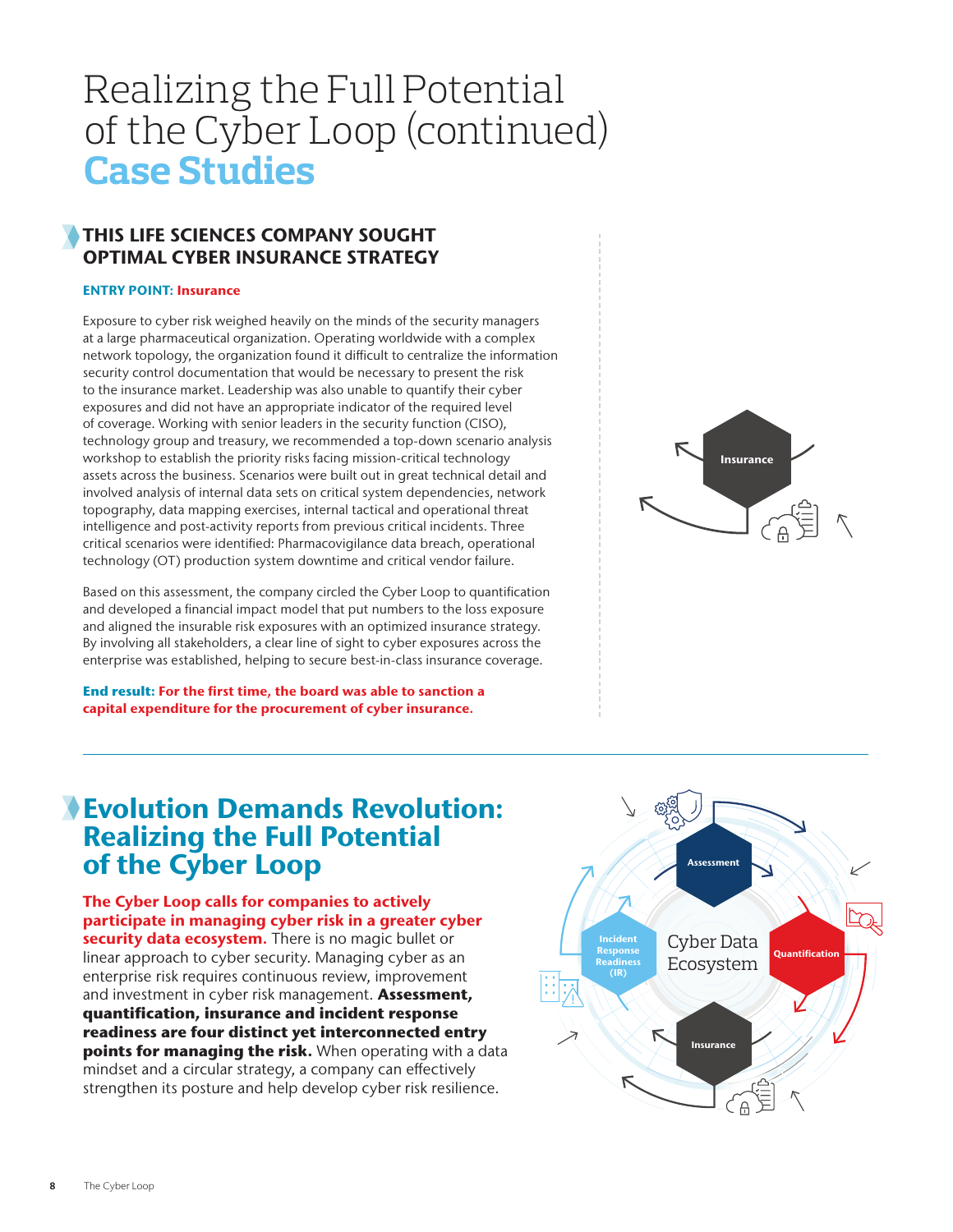## <span id="page-10-0"></span>Contributors

Jordan Kendall Chief Operating Officer jordan.kendall@aon.com

+ 1 212.981.2672

Stephanie Snyder Commercial Strategy Leader stephanie.snyder@aon.com +1 312.381.5078

Thomas E. Abel Senior Vice President of Marketing and Business Development thomas.abel@aon com +1 212.903.2818

#### Adam Peckman

Practice Leader – Cyber Risk adam.peckman@aon.com +1 201 856 9364

Chad Pinson Executive Vice President Engagement Management — Cyber Security chad.pinson@aon.com +1 214.377.4553

## **Contacts**

Jason J. Hogg Chief Executive Officer jason.j.hogg@aon.com

Eric Friedberg Co-President eric.friedberg@aon.com +1 212.981.6536

Edward Stroz Co-President edward.stroz2@aon.com +1 212.981.6541

### **Americas**

Christian E. Hoffman President christian.hoffman@aon.com +1 212.441.2263

CJ Dietzman Security Advisory Practice Leader cj.dietzman@aon.com + 1 212.903.2828

Jay Stampfl National Sales Leader — Cyber Security jay.stampfl@aon.com +1 203.682.6470

### **EMEA**

Onno Janssen Chief Executive Officer onno.janssen@aon.com +49 (4) 03.605.3608

Vanessa Leemans Chief Commercial Officer vanessa.leemans@aon.co.uk +44 (0) 20.7086.4465

## References

- i. Cisco/Cybersecurity Ventures 2019 Cybersecurity Almanac, 02/06/19.
- ii. Syntonic 2016 Report, BYOD Usage in the Enterprise
- iii. Centre for Strategic & International Studies, 02/21/2018
- iv. Ponemon 2019 Intangible Asset Financial Statement Impact Comparison Report, 05/01/2019.
- v. Allianz S.E., 01/16/2018.

![](_page_10_Picture_24.jpeg)